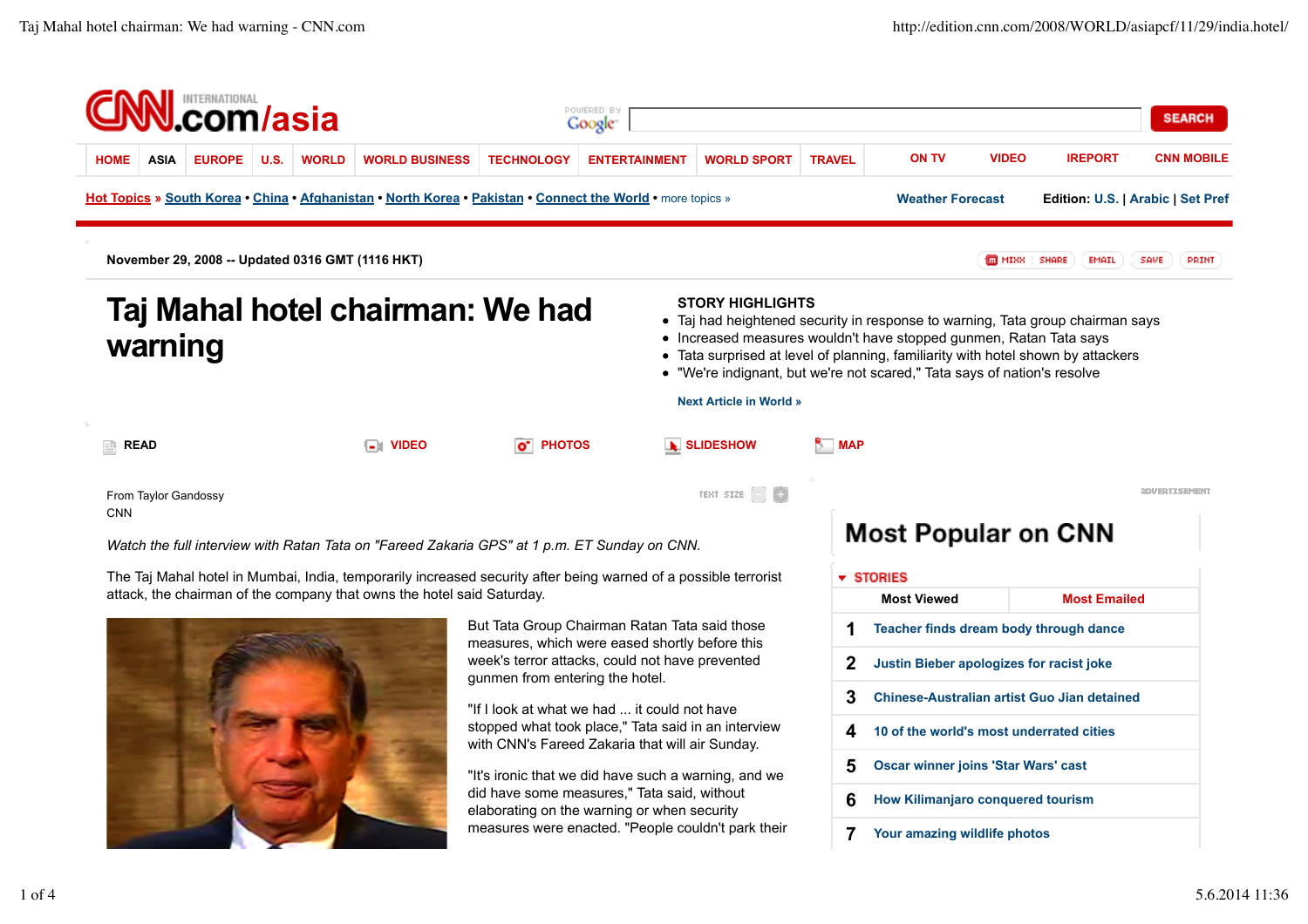

more photos »

cars in the portico, where you had to go through a metal detector."

However, Tata said the attackers did not enter through the entrance that has a metal detector. Instead, they came in a back entrance, he said. **Watch Tata discuss need for better preparedness »** 

"They knew what they were doing, and they did not go through the front. All of our arrangements are in the front," he said.

"They planned everything," he said of the attackers. "I believe the first thing they did, they shot a sniffer dog and his handler. They went through the kitchen."

The 105-year-old hotel was one of nine sites attacked by gunmen in a 60-hour wave of terror that killed at least 183 people and injured hundreds more before it ended in a standoff at the hotel Saturday morning. **Learn more about the historic hotel's past and future »** 

## **Don't Miss**

- **iReport.com:** Images, reports from the scene
- **Bloodied Mumbai defiantly forges on**
- **Who is to blame for Mumbai attacks?**
- Special report: **Attacks in Mumbai**

Authorities carried out a room-by-room sweep in the 565-room Victorian building late Saturday to make sure that all guests had been evacuated and no gunmen remained inside.

A. Vaidyanathan, an economist who was a guest in the Taj when the attacks occurred, told The Hindu newspaper on Friday that he had noticed tight security at the hotel when he stayed there last month.

"First, when you enter the open parking, where the cars are parked, you had a very heavy metal frame; your baggage was searched," he said. "At the entrance of the foyer, there was another metal detector, and you

were personally searched and so on."

However, for this latest trip, he said, he could walk right into the hotel without encountering the same measures.

Bullet holes and scars of grenade blasts marred the restaurant walls in the Taj Mahal hotel, Tata said.  $\bullet$  See images from the battlegrounds »

Tata said the attacks revealed deficiencies in law enforcement, especially in the areas of crisis response and management.

"We were getting the cooperation that they could give us, but the infrastructure was woefully poor," he said,

As an example, Tata said it took three hours for firefighters to get water to the Taj after a blaze broke out in the oldest part of the building.

"We had people who died being shot through bulletproof vests," he added.

| 8                           | Tool can plug gunshot wounds in seconds    |
|-----------------------------|--------------------------------------------|
| 9                           | Militants attack base in Ukraine's Luhansk |
| 10 Famous royal retirements |                                            |
| more most popular »         |                                            |
| ▶ VIDEOS                    |                                            |

## **We Recommend**

TOPICS

**Stories you may be interested in based on past browsing**

**Malala: Global symbol, but still just a kid**

**Genocide trial of ex-Bosnian Serb leader begins**

**UK blocks hacker's extradition to U.S.**

**Modern art stolen in Dutch heist**

**Hurricane Rafael closes in on Bermuda**